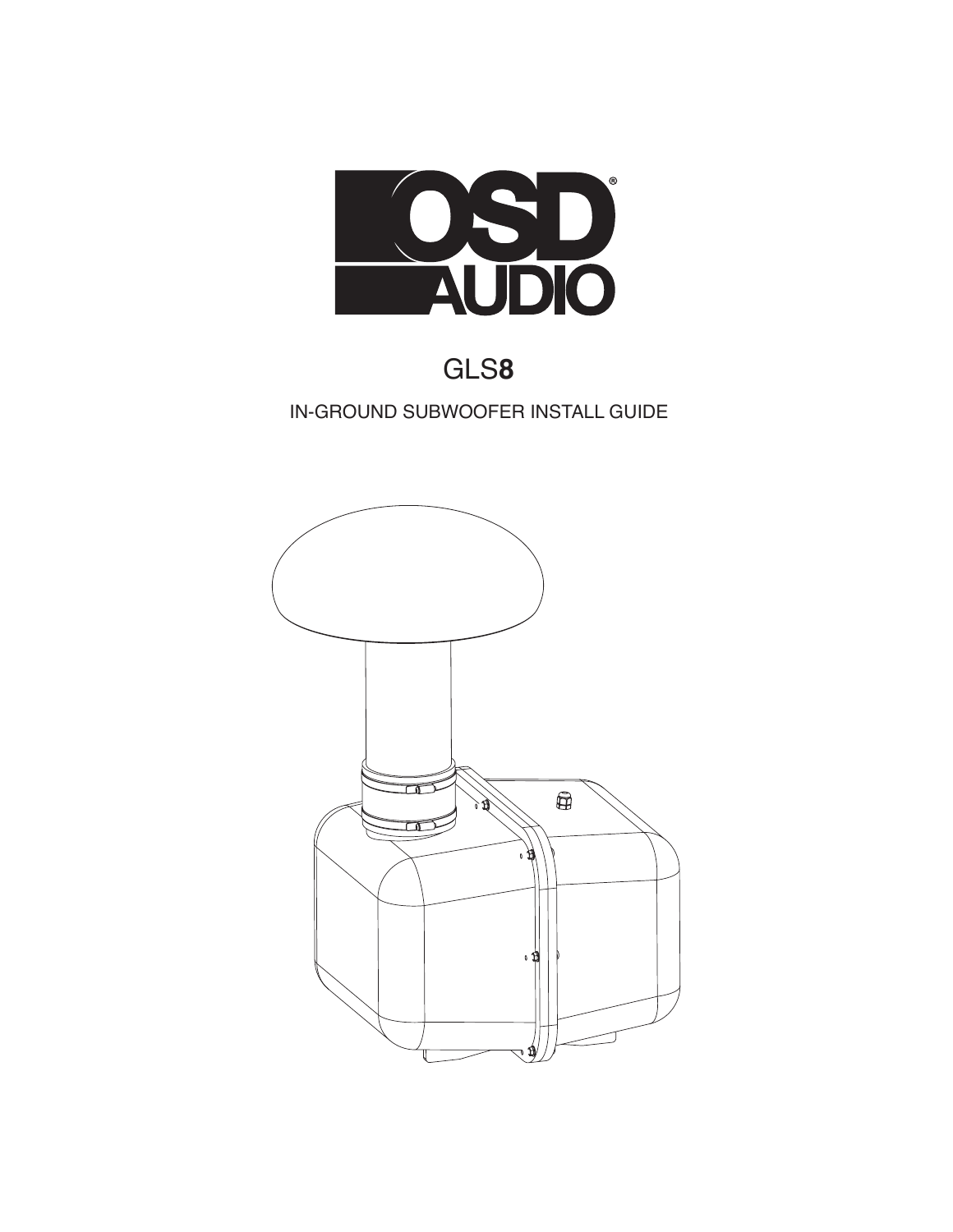

#### **Tools Needed**

- Trench Spade/Shovel
- Wire Cutter
- Measuring Tape
- Direct Burial Cables
- Silicon Cable Connectors (Optional)
- Outdoor Volume Control (Optional)

### **Pre Installation**

- Where is the best place to install the speakers?
- Where will the speakers sound the best?
- Place the speakers in a location where they will blend in best with their surroundings.

# **Speaker Wire**

To determine the length and the gauge of speaker wire, you will need to measure the distance between your receiver/amplifier and the speakers.

- Always buy more than you think you would need.
- Equal wire lengths should always be used to maintain an equal balance in sound volume.
- Sound quality is lost when using thin wire gauge over a long distance.

# **Step 1**

Designate the general area where the subwoofer would be most ideal. The subwoofer should be placed with in 20 feet of the general listening area for optimum performance. (See Diagram1) The shape and finish would blend particularly well in your landscape if it is placed near landscape lighting, water fountain, open planter or swimming pool.



**Diagram 1**

## **Step 2**

Measure the distance from the designated speaker location to your stereo receiver. Try to minimize your distance without compromising on your overall appeal and safety concern. Once the route is determined, use your spade and trench to dig the hole for the subwoofer and a wire route between 8"-12" deep once the trench route is completed, lay the cable in the route. If using the PVC pipe, cut the pipe to length, ensure all electrical connections are watertight with silicone burial connectors. Once the cable layout is done, connect the subwoofer & refill the trench & subwoofer hole. (See Diagram 2)

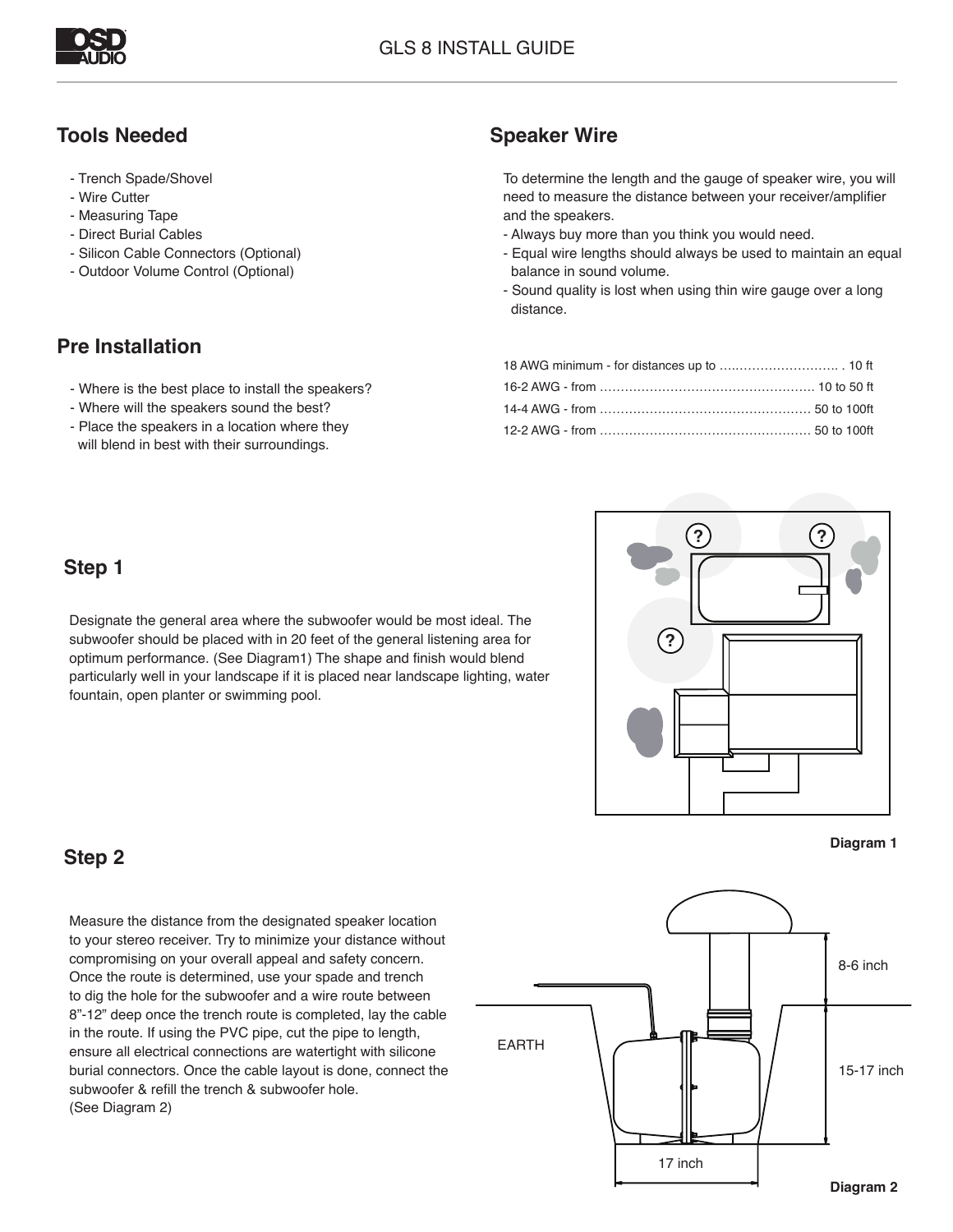

## **Step 3**

Connect to a Mono Subwoofer Amplifier such as the OSD SMP250. Please note, the red lead indicates positive signal (+) and the black indicates negative signal (-). Connecting the positive and negative leads incorrectly will cause it to be out of phase and will result in weaker bass response. (See Diagram 3) Remove 2"- 3" of the outer layer of the speaker wire. Carefully strip 1/2" of the insulation covering the speaker conductors within the outer layer and connect to the speaker outputs on the amplifier.



# **System Diagrams**

For optimum performance combine the GLS8 with our LS2 landscape satellite speakers. Create an unobtrusive stealthy outdoor sound system with the following system diagrams. Additional system configurations can be created for up to 8 pairs of speakers using multichannel amplifiers and or series parallel wiring.

**Note:** Please consult your electronics manual for Impedance and Power Rating before wiring a multi speaker system.